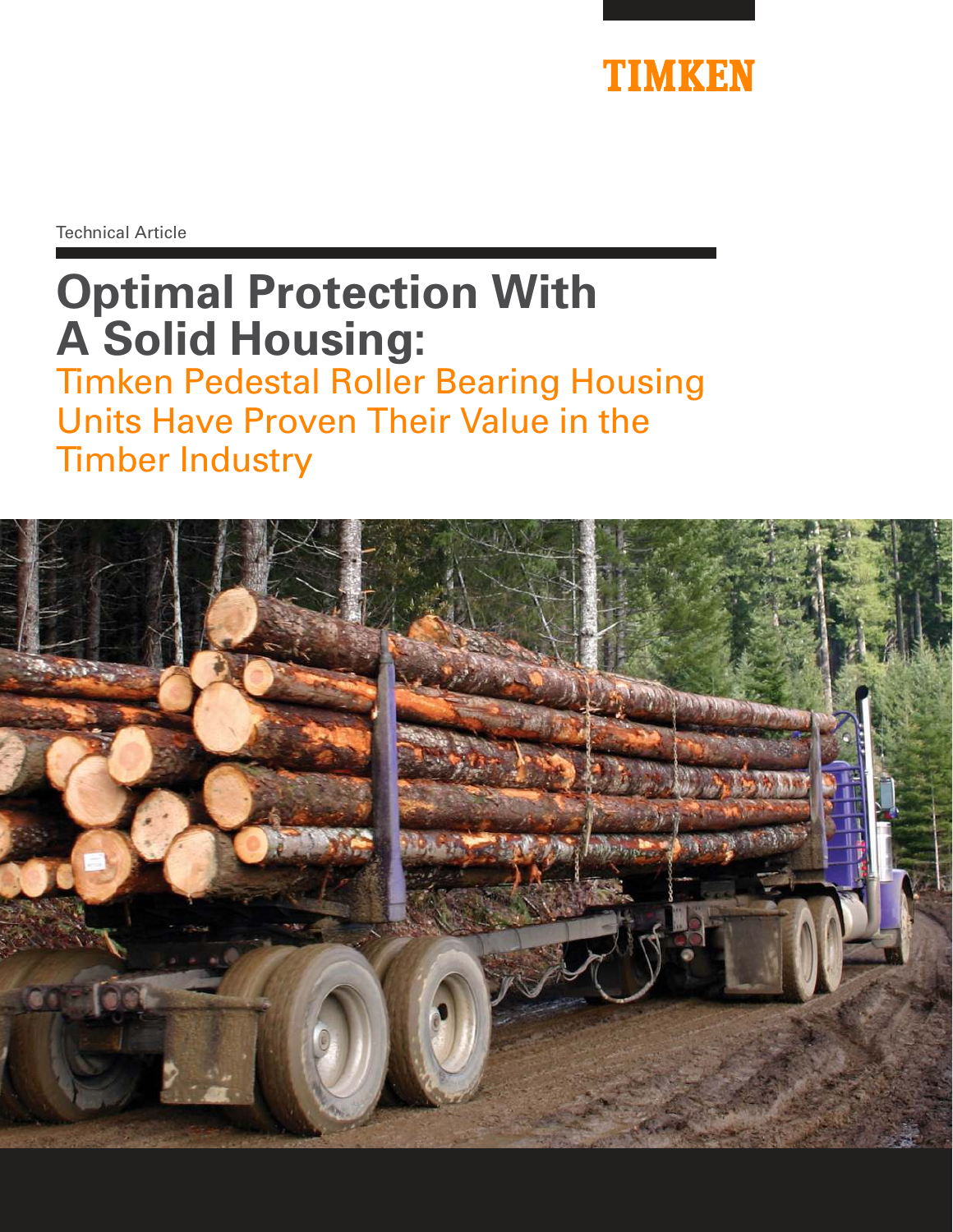

#### **Table of Contents:**

| <b>Case Study</b>                                                 | $\mathfrak{D}$ |
|-------------------------------------------------------------------|----------------|
| <b>Examples</b>                                                   | 3              |
| <b>Advantages Of The Timken</b><br><b>Pedestal Roller Bearing</b> |                |
| <b>Housing Units</b>                                              | 5              |

### **Optimal Protection With A Solid Housing:**

Timken Pedestal Roller Bearing Housing Units Have Proven Their Value in the Timber Industry

#### **Abstract**

Industrial operations under challenging conditions and in highly contaminated environments place maximum demands on bearing installation units. They have to be robust enough to withstand these conditions and, at the same time, produce the best performance. Many installation units with a cast -iron housing are unable to hold up to such requirements and have to be replaced frequently – the result is huge costs for the purchase of spare parts and the repair itself as well as for the downtime of the machine. Bearings that are protected in solid-steel housings have proven themselves for such applications. This article describes the Timken high-performance pedestal roller bearings in precision-machined solid housings and shows their advantages over units in cast-iron housings, using various case studies from the timber industry.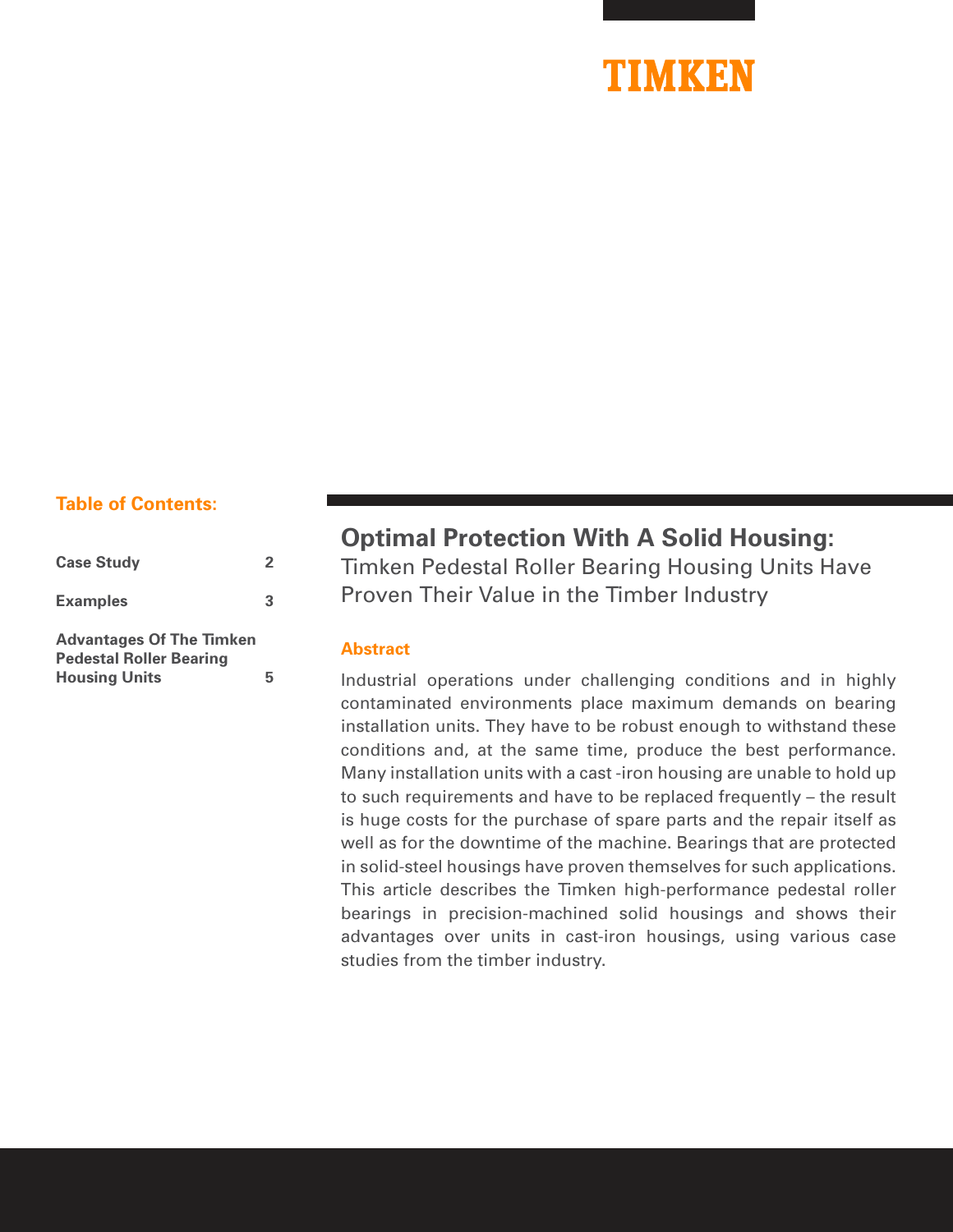#### **Optimal Protection With A Solid Housing:**

Timken Pedestal Roller Bearing Housing Units Have Proven Their Value in the Timber Industry **2**





The Timken bearing units were developed for the most difficult operating conditions and, because of their solid-steel housings, they can withstand blows and falls and accommodate any misalignment of up to ±1.5 degrees. They are designed for 40- to 180-mm shafts and, depending on the requirement, are available in various types of housings (two-bolt pillow blocks, four-bolt pillow blocks, flange blocks, piloted flanges, take-up blocks and cartridge blocks). For the seal, the user can select between labyrinth seals (Dupont Teflon) for high-speed applications and triple-lip seals (nitrile or urethane) and thus decide on the specific optimal protection. This is further improved by the fillable lubrication cavity between the primary and the secondary seals. Machined feet, threaded puller bores, black oxide inner rings and numerous shaft locking options ensure problem-free mounting of these high-performance units. In addition, optional steel covers with a black-oxide coating protect the roller bearings against heavy contamination from the fine dust that is typical of many industries, including the timber industry.

#### **Case Study**

At the moment, the still relatively new housing units are used primarily as a replacement for conventional units with castiron housings. They have already proven themselves to be invaluable in various sawmills in Europe, as the following case studies show.

#### **Example 1:**

Bearings in units installed in a sawdust-producing machine suddenly exploded. The reason was that the production of sawdust, which is normally 0.5 mm in size, sometimes is converted to 0.3 mm. Furthermore, the peeling rate is increased to 4,600 RPM every two to three weeks for two to three days – a speed for which the previous bearings were not designed. For that reason, the housings had to be replaced at least ten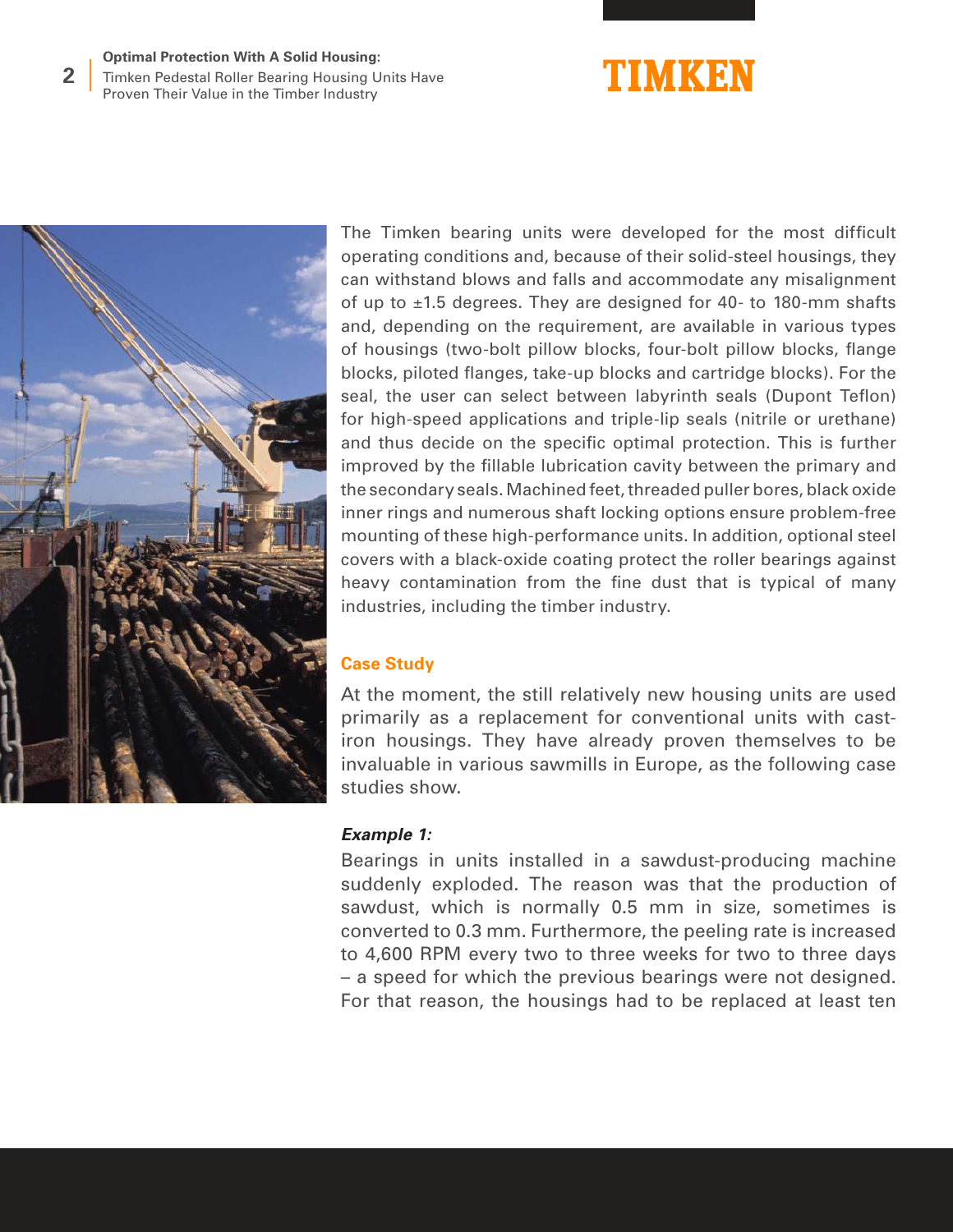

times a year. To reduce the costs, the machine operator decided *Figure 1:* to use Timken bearing units on a trial basis. He is more than satisfied with their performance and service life, for they have to be replaced only two to three times a year.

#### **Example 2:**

A Romanian manufacturer of laminate floor products and wall panels used conventional housing units in a panel press. The problems in this application are the heavy contamination and high axial loads, which is why the bearings had to be replaced every two to three months. After a check of the equipment, the technicians from the authorized distributor recommended a test with the solid housing units, which meanwhile have continued to run without a problem for more than a year. Now the press roller conveyors are also going to be changed over to Timken bearings.

#### **Example 3:**

In a debarking plant of a Swedish hygiene paper manufacturer, the bearing units failed every three to six months. After converting the plant to Timken solid housing units with steel covers, the problem was eliminated. In the meantime, the bearings have achieved a service life lasting more than one year.

#### **Example 4:**

Derome Timber in Sweden had problems in the past with the bearings installed at the end of a chain conveyor system in one of its sawmills. The transport system is part of a machine that rotates logs for further processing. At the same time, the very heavy logs fall from a height of 50 cm onto the conveyor belt and cause severe shock loads upon impact. Combined with the climatic conditions (the machines are outdoors) and significant contamination, this represents a real test for the bearings. The cast-iron bearings used before withstood these loads for three to four months at the most. By then their housings were damaged or broken, and dirt had gotten into the interior, so the pedestal

*Timken pedestal bearings with a solid housing were developed for the harshest working conditions, which often prevail in the timber industry.* 



SRB SOLID-BLOCK RHU-KEY FEATURES

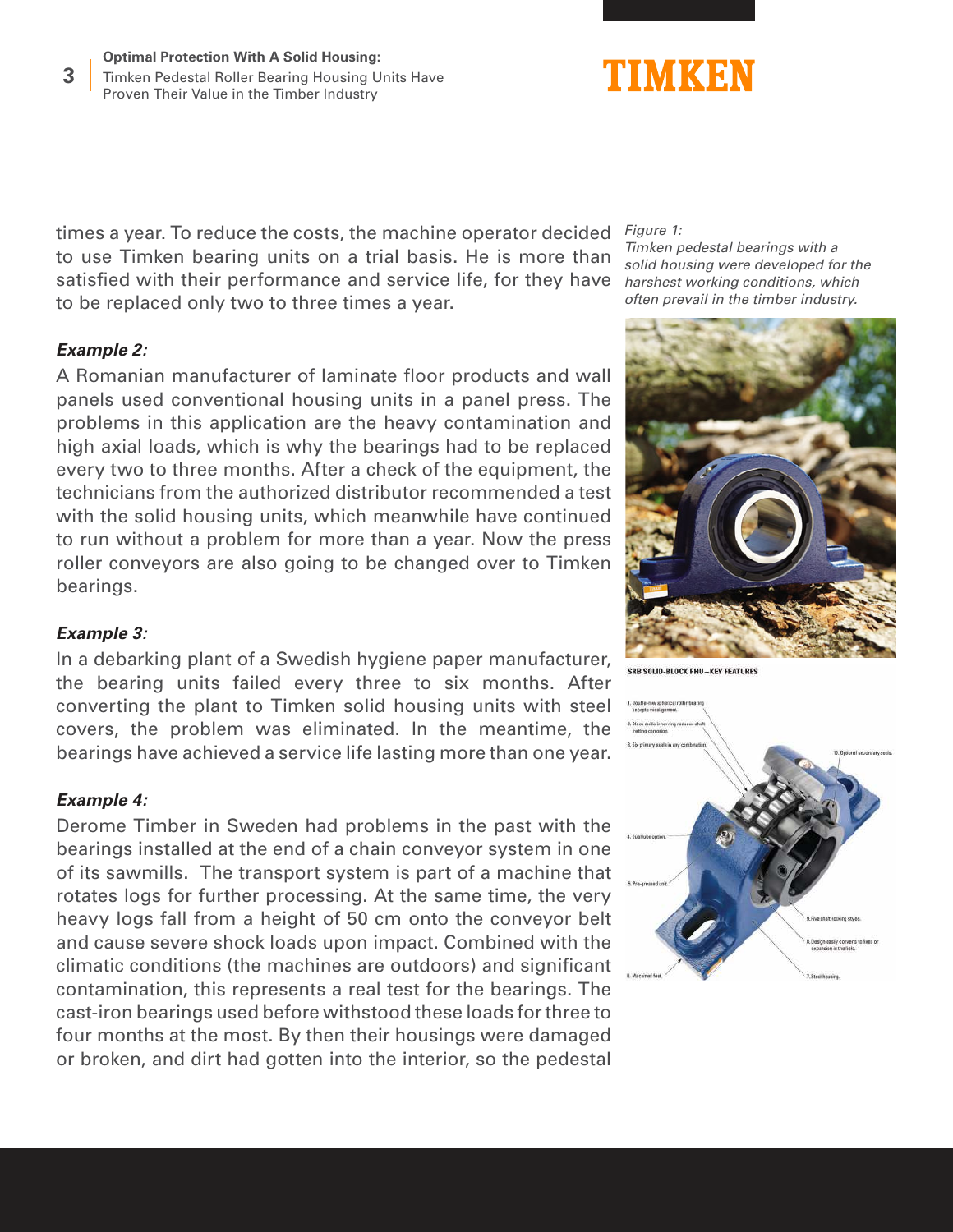#### **Optimal Protection With A Solid Housing:** Timken Pedestal Roller Bearing Housing Units Have Proven Their Value in the Timber Industry





*Figure 2:*

**4**

*In a Derome Timber sawmill in Sweden, Timken pedestal roller bearings with a solid housing achieved a service life more than four times longer than that of previously used bearings units with a cast iron housing.*

*Image: Nomo Kullager*

bearings had to be replaced. Meanwhile, the first solid-housing Timken bearing units designed especially for the demands of the Derome sawmill have been in operation for more than one and a half years – during this time they have performed flawlessly. The Timken bearings have achieved a service life there that is four times longer than that of the previously used bearings from another manufacturer. Furthermore, now the replacements costs for defective bearings are definitely lower, which is why the company is gradually replacing all the bearing units previously in use with the extremely resistant Timken pedestal bearings.

#### **Further examples:**

After a series of tests, a Finnish manufacturer of sawmills also changed over to Timken completely and, in one of its latest projects, it installed more than 490 bearings. A German sawmill operator was also able to solve the problems that it had had with its previous housing units because of heavy contamination by converting to the solid housing units with their highly efficient labyrinth seals.